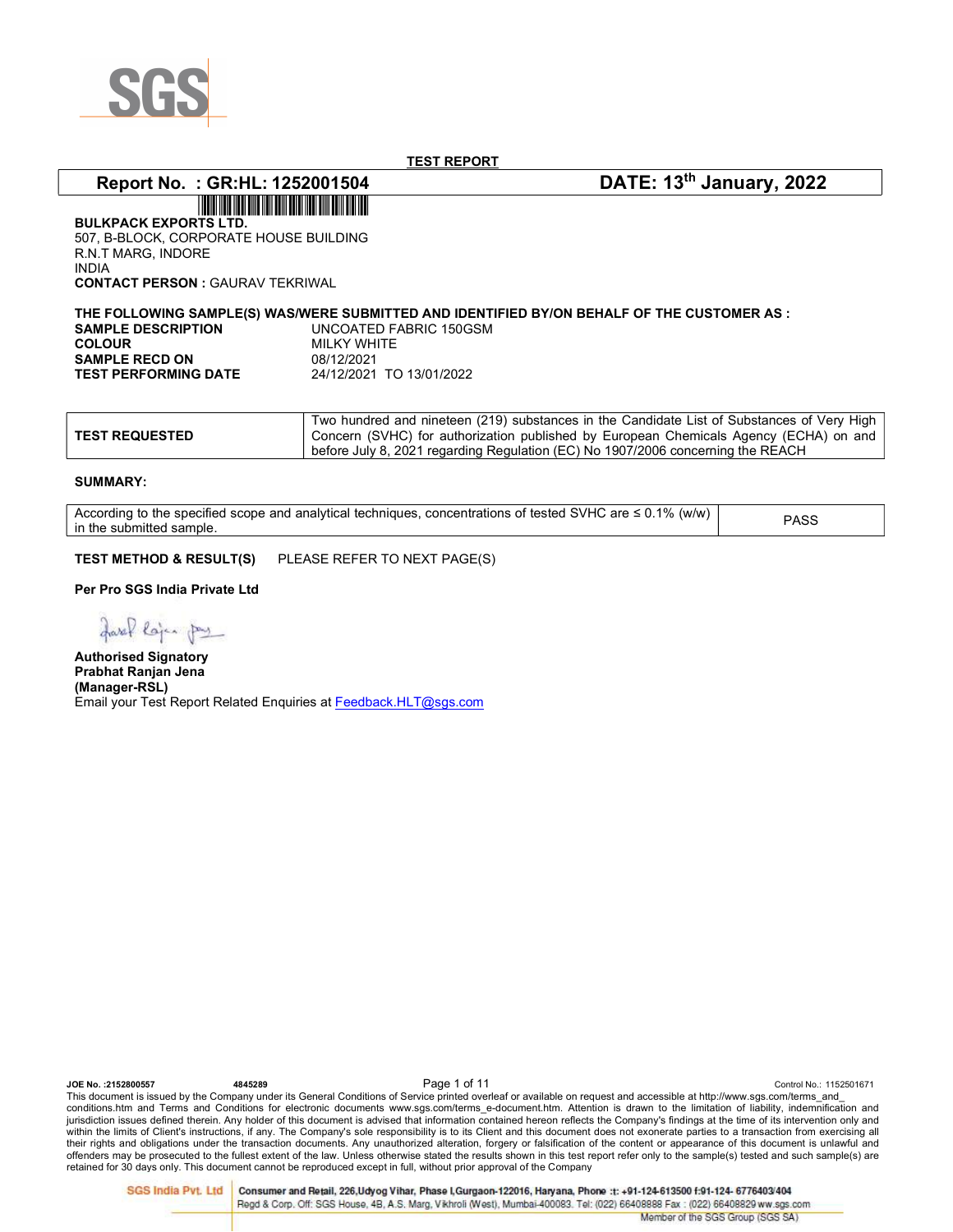

# Report No. : GR:HL: 1252001504 DATE: 13<sup>th</sup> January, 2022 <u> III dheer ah ah isaa mid ah ah isaa mid ah ah isaa mid ah isaa mid ah isaa mid ah isaa mid ah isaa mid ah isa</u>

## Remark :

- 1. The chemical analysis of specified SVHC is performed by means of currently available analytical techniques against the following SVHC related documents published by ECHA:
	- https://echa.europa.eu/candidate-list-table(Candidate list)

The lists are under evaluation by ECHA and may subject to change in the future.

- 2. In accordance with Regulation (EC) No 1907/2006, any EU producer or importer of articles shall notify ECHA, in accordance with paragraph 4 of Article 7, if a substance meets the criteria in Article 57 and is identified in accordance with Article 59(1) of the Regulation, if (a) the substance in the Candidate List is present in those articles in quantities totaling over one tonne per producer or importer per year; and (b) the substance in the Candidate List is present in those articles above a concentration of 0.1% weight by weight (w/w).
- 3. Article 33 of Regulation (EC) No 1907/2006 requires supplier of an article containing a substance meeting the criteria in Article 57 and identified in accordance with Article 59(1) in a concentration above 0.1% weight by weight (w/w) shall provide the recipient of the article with sufficient information, available to the supplier, to allow safe use of the article including, as a minimum, the name of that substance in the Candidate List.
- 4. If a SVHC is found over the reporting limit, client is suggested to identify the component which contains the SVHC and the exact concentration of the SVHC by requesting further quantitative analysis from the laboratory.

Tested Item: UNCOATED FABRIC 150GSM

Ontrol No.: 2152800557 - 4845289 - 4845289 - Page 2 of 11<br>This document is issued by the Company under its General Conditions of Service printed overleaf or available on request and accessible at http://www.sgs.com/terms conditions.htm and Terms and Conditions for electronic documents www.sgs.com/terms\_e-document.htm. Attention is drawn to the limitation of liability, indemnification and jurisdiction issues defined therein. Any holder of this document is advised that information contained hereon reflects the Company's findings at the time of its intervention only and within the limits of Client's instructions, if any. The Company's sole responsibility is to its Client and this document does not exonerate parties to a transaction from exercising all their rights and obligations under the transaction documents. Any unauthorized alteration, forgery or falsification of the content or appearance of this document is unlawful and offenders may be prosecuted to the fullest extent of the law. Unless otherwise stated the results shown in this test report refer only to the sample(s) tested and such sample(s) are retained for 30 days only. This document cannot be reproduced except in full, without prior approval of the Company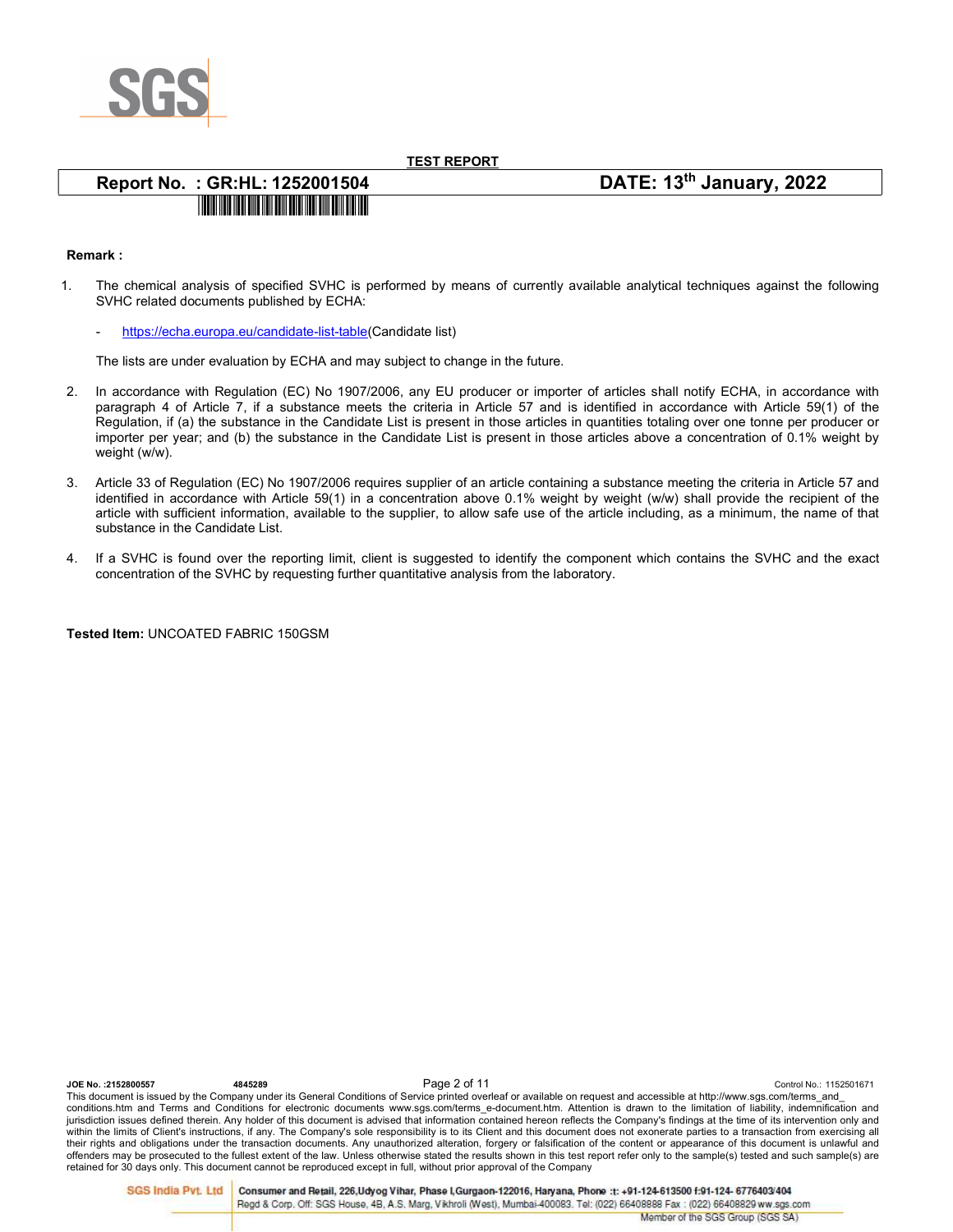

# Report No. : GR:HL: 1252001504 DATE: 13<sup>th</sup> January, 2022

# <u>TITILII ILI TATTI TIITTII TATTI TATTI TATTI TATTI TATTI TATTI TATTI T</u>

### Test Method:

SGS In-House method - Analyzed by ICP-MS/OES, GC-MS, UV-VIS, HPLC-DAD, HPLC-MS and colorimetric method

### Test Result

| No. | <b>Substance Name</b> | CAS No. /<br>EC No. | (%)<br>RL                | Concentration<br>(%) |
|-----|-----------------------|---------------------|--------------------------|----------------------|
|     | All tested SVHC       | $-$                 | $\overline{\phantom{a}}$ | <b>ND</b>            |

### Notes :

- 1. RL = Reporting Limit. All RL are based on homogenous material ND = Not detected (lower than RL), ND is denoted on the SVHC substance.
- 2. \* The test result is based on the calculation of selected element(s) / marker(s) and to the worst-case scenario. For detail information, please refer to the SGS REACH website:

http://www.sgs.com/en/Consumer-Goods-Retail/Toys-and-Juvenile-Products/Toys/REACH/Management-of-SVHC.aspx

The client is advised to review the chemical formulation to ascertain above metal substances present in the article.

RL = 0.01% is evaluated for element (i.e. cobalt, arsenic, lead, chromium (VI), aluminum, zirconium, boron, strontium, zinc, antimony, titanium, barium and cadmium respectively), except molybdenum RL=0.001%, boron RL=0.005% (only for Lead bis(tetrafluoroborate)), chromium (VI) RL=0.005% (only for Pentazinc chromate octahydroxide).

- 3. The table above only shows detected SVHC, and SVHC that below RL are not reported. Please refer to Appendix for the full list of tested SVHC.
- 4. Test result that shown as per test group is the actual concentration from laboratory testing. The test result is calculated by minimum sample weight. Confirmation testing is recommended as to understand the exact content of SVHC in each individual component.
- 5. Test performed on Base material and Loop only as per customer request.
- 6. Testing has been subcontracted to SGS Chennai lab.
- 7. Testing has been performed as per client's request.

| JOE No.: 2152800557 | 4845289 | Page 3 of 11                                                                                                                                                           | Control No.: 1152501671                                                                                                                                                                  |
|---------------------|---------|------------------------------------------------------------------------------------------------------------------------------------------------------------------------|------------------------------------------------------------------------------------------------------------------------------------------------------------------------------------------|
|                     |         | This document is issued by the Company under its General Conditions of Service printed overleaf or available on request and accessible at http://www.sqs.com/terms and |                                                                                                                                                                                          |
|                     |         |                                                                                                                                                                        | conditions.htm and Terms and Conditions for electronic documents www.sqs.com/terms e-document.htm. Attention is drawn to the limitation of liability, indemnification and                |
|                     |         |                                                                                                                                                                        | jurisdiction issues defined therein. Any holder of this document is advised that information contained hereon reflects the Company's findings at the time of its intervention only and   |
|                     |         |                                                                                                                                                                        | within the limits of Client's instructions, if any. The Company's sole responsibility is to its Client and this document does not exonerate parties to a transaction from exercising all |
|                     |         |                                                                                                                                                                        | their rights and obligations under the transaction documents. Any unauthorized alteration, forgery or falsification of the content or appearance of this document is unlawful and        |
|                     |         |                                                                                                                                                                        | offenders may be prosecuted to the fullest extent of the law. Unless otherwise stated the results shown in this test report refer only to the sample(s) tested and such sample(s) are    |
|                     |         | retained for 30 days only. This document cannot be reproduced except in full, without prior approval of the Company                                                    |                                                                                                                                                                                          |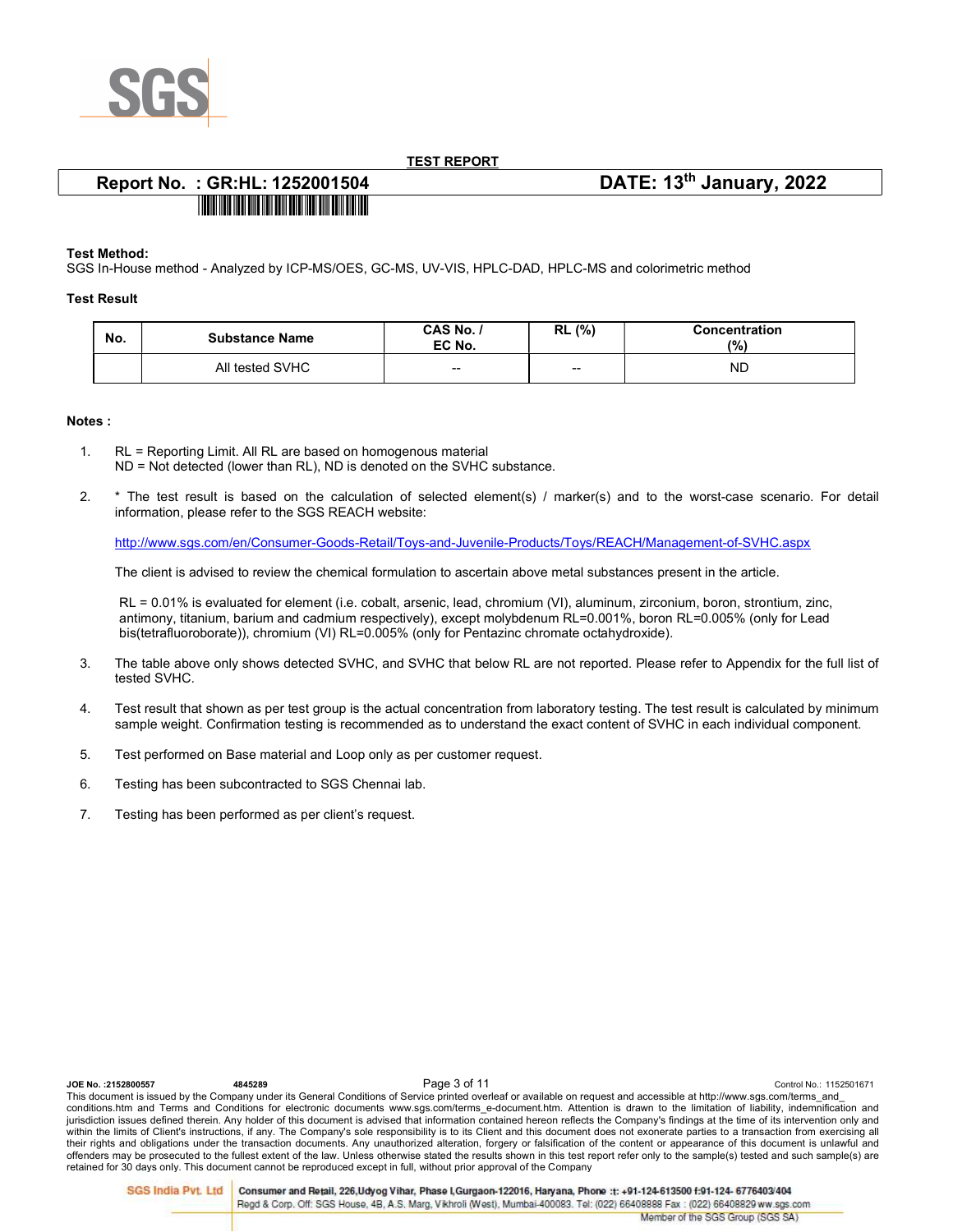

Appendix

# Report No. : GR:HL: 1252001504 DATE: 13<sup>th</sup> January, 2022

| No.          | <b>Substance Name</b>                                                                                | CAS No./<br>EC No.           | RL (%) | No. | <b>Substance Name</b>                                                                                          | <b>CAS No./</b><br>EC No.                                                                                    | RL (%) |
|--------------|------------------------------------------------------------------------------------------------------|------------------------------|--------|-----|----------------------------------------------------------------------------------------------------------------|--------------------------------------------------------------------------------------------------------------|--------|
|              | Candidate List of Substances of Very High Concern (SVHC) for authorization published on Oct 28, 2008 |                              |        |     |                                                                                                                |                                                                                                              |        |
| $\mathbf{1}$ | 4,4'-Diaminodiphenylmethane<br>(MDA)                                                                 | 101-77-9/<br>202-974-4       | 0.100  | 2   | 5-tert-butyl-2,4,6-trinitro- <i>m</i> -xylene<br>(musk xylene)                                                 | $81 - 15 - 2/$<br>201-329-4                                                                                  | 0.100  |
| 3            | Alkanes, C10-13, chloro (Short<br><b>Chain Chlorinated Paraffins)</b>                                | 85535-84-8/<br>287-476-5     | 0.100  | 4   | Anthracene                                                                                                     | $120 - 12 - 7/$<br>204-371-1                                                                                 | 0.100  |
| 5            | Benzyl butyl phthalate (BBP)                                                                         | 85-68-7/<br>201-622-7        | 0.100  | 6   | Bis(2-ethylhexyl)phthalate (DEHP)                                                                              | $117 - 81 - 7/$<br>204-211-0                                                                                 | 0.100  |
| 7            | Bis(tributyltin) oxide (TBTO)                                                                        | 56-35-9/<br>200-268-0        | 0.100  | 8   | ∣Cobalt dichloride*                                                                                            | 7646-79-9/<br>231-589-4                                                                                      | 0.010  |
| 9            | Diarsenic pentaoxide*                                                                                | 1303-28-2/<br>215-116-9      | 0.010  | 10  | Diarsenic trioxide*                                                                                            | 1327-53-3/<br>215-481-4                                                                                      | 0.010  |
| 11           | Dibutyl phthalate (DBP)                                                                              | $84 - 74 - 2/$<br>201-557-4  | 0.100  | 12  | Hexabromocyclododecane<br>(HBCDD) and all major<br>diastereoisomers identified (α-<br>HBCDD, β-HBCDD, γ-HBCDD) | 25637-99-4/<br>247-148-4;<br>3194-55-6/<br>221-695-9;<br>(134237-50-6/-;<br>134237-51-7/-;<br>134237-52-8/-) | 0.100  |
| 13           | Lead hydrogen arsenate*                                                                              | 7784-40-9/<br>232-064-2      | 0.010  | 14  | Sodium dichromate*                                                                                             | 7789-12-0<br>10588-01-9/<br>234-190-3                                                                        | 0.010  |
| 15           | Triethyl arsenate*                                                                                   | 15606-95-8/<br>427-700-2     | 0.010  |     |                                                                                                                |                                                                                                              |        |
|              | Candidate List of Substances of Very High Concern (SVHC) for authorization published on Jan 13, 2010 |                              |        |     |                                                                                                                |                                                                                                              |        |
| 16           | 2,4-Dinitrotoluene                                                                                   | $121 - 14 - 2/$<br>204-450-0 | 0.100  |     | 17 Anthracene oil*                                                                                             | 90640-80-5/<br>292-602-7                                                                                     | 0.100  |
| 18           | Anthracene oil, anthracene paste*                                                                    | 90640-81-6/<br>292-603-2     | 0.100  | 19  | Anthracene oil, anthracene paste,<br>anthracene fraction*                                                      | 91995-15-2/<br>295-275-9                                                                                     | 0.100  |
| 20           | Anthracene oil, anthracene paste;<br>distn. Lights*                                                  | 91995-17-4/<br>295-278-5     | 0.100  | 21  | Anthracene oil, anthracene-low*                                                                                | 90640-82-7/<br>292-604-8                                                                                     | 0.100  |
| 22           | Diisobutyl phthalate                                                                                 | 84-69-5/<br>201-553-2        | 0.100  | 23  | Lead chromate molybdate sulfate<br>red (C.I. Pigment Red 104)*                                                 | 12656-85-8/<br>235-759-9                                                                                     | 0.010  |
| 24           | Lead chromate*                                                                                       | 7758-97-6/<br>231-846-0      | 0.010  | 25  | Lead sulfochromate yellow (C.I.<br>Pigment Yellow 34)*                                                         | 1344-37-2/<br>215-693-7                                                                                      | 0.010  |
| 26           | Pitch, coal tar, high temp.*                                                                         | 65996-93-2/<br>266-028-2     | 0.100  | 27  | Tris(2-chloroethyl)phosphate                                                                                   | 115-96-8/<br>204-118-5                                                                                       | 0.100  |
|              | Candidate List of Substances of Very High Concern (SVHC) for authorization published on Mar 30, 2010 |                              |        |     |                                                                                                                |                                                                                                              |        |
| 28           | Acrylamide                                                                                           | 79-06-1/<br>201-173-7        | 0.100  |     |                                                                                                                |                                                                                                              |        |
|              | Candidate List of Substances of Very High Concern (SVHC) for authorization published on Jun 18, 2010 |                              |        |     |                                                                                                                |                                                                                                              |        |

Ontrol No.: 2152800557 - 4845289 - 4845289 - Page 4 of 11<br>This document is issued by the Company under its General Conditions of Service printed overleaf or available on request and accessible at http://www.sgs.com/terms conditions.htm and Terms and Conditions for electronic documents www.sgs.com/terms\_e-document.htm. Attention is drawn to the limitation of liability, indemnification and jurisdiction issues defined therein. Any holder of this document is advised that information contained hereon reflects the Company's findings at the time of its intervention only and within the limits of Client's instructions, if any. The Company's sole responsibility is to its Client and this document does not exonerate parties to a transaction from exercising all<br>their rights and obligations under th retained for 30 days only. This document cannot be reproduced except in full, without prior approval of the Company

**SGS India Pvt. Ltd** 

Consumer and Retail, 226, Udyog Vihar, Phase I, Gurgaon-122016, Haryana, Phone :t: +91-124-613500 f:91-124- 6776403/404 Regd & Corp. Off: SGS House, 4B, A.S. Marg, Vikhroli (West), Mumbai-400083. Tel: (022) 66408888 Fax: (022) 66408829 ww.sgs.com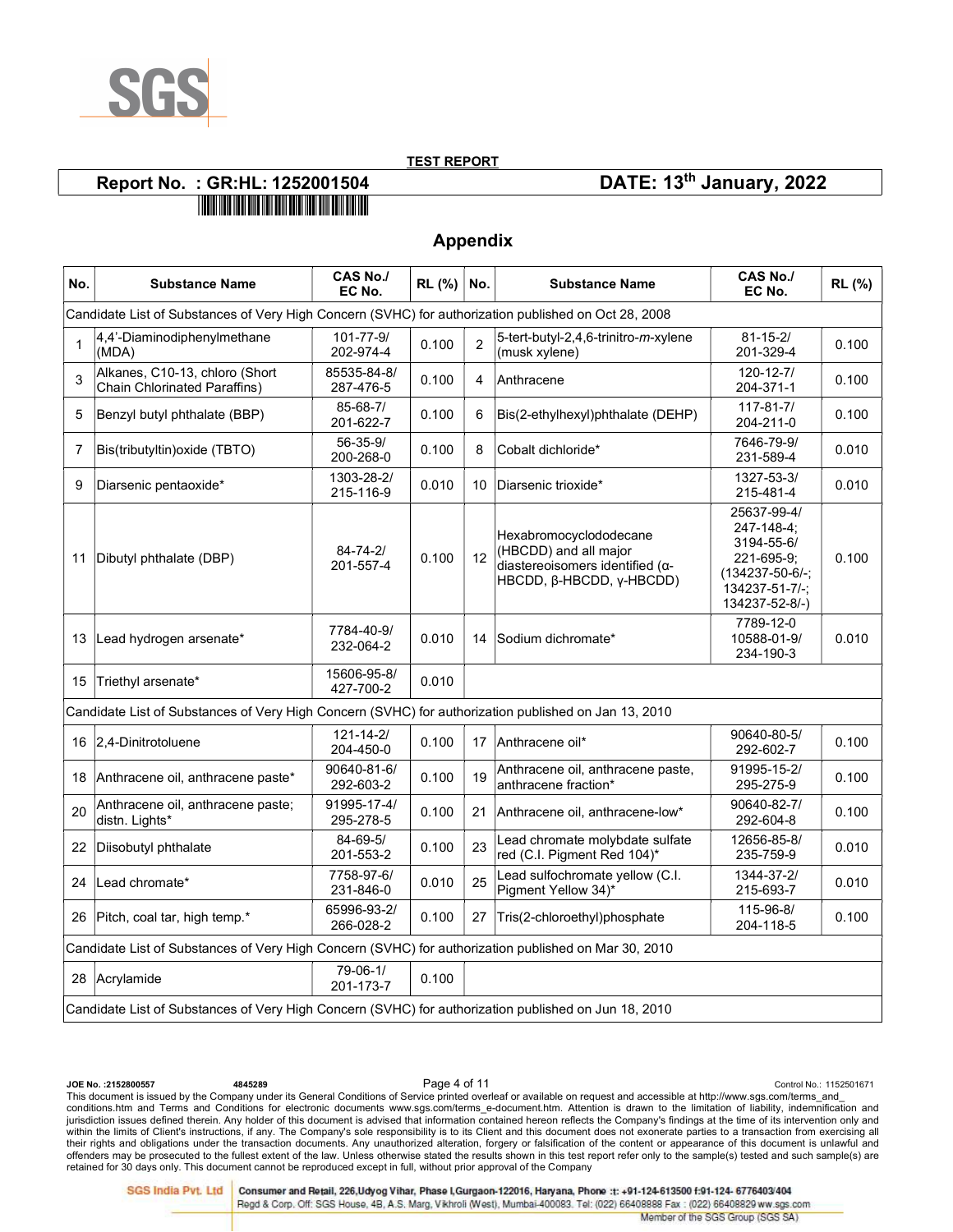

# Report No. : GR:HL: 1252001504 DATE: 13th January, 2022

|     | <u> 1989 - Johann Maria Maria Maria Maria Maria Maria Maria Maria Maria Maria Maria Maria Maria Maria Maria Mari</u>                                                                                     |                                                           |              |     |                                                                                                      |                                                         |                         |  |  |  |  |
|-----|----------------------------------------------------------------------------------------------------------------------------------------------------------------------------------------------------------|-----------------------------------------------------------|--------------|-----|------------------------------------------------------------------------------------------------------|---------------------------------------------------------|-------------------------|--|--|--|--|
| No. | <b>Substance Name</b>                                                                                                                                                                                    | <b>CAS No./</b><br>EC No.                                 | RL (%)       | No. | <b>Substance Name</b>                                                                                | <b>CAS No./</b><br>EC No.                               | RL (%)                  |  |  |  |  |
| 29  | Ammonium dichromate*                                                                                                                                                                                     | 7789-09-5/<br>232-143-1                                   | 0.010        | 30  | Boric acid*                                                                                          | 10043-35-3/233-<br>$139-2:$<br>11113-50-1/<br>234-343-4 | 0.010                   |  |  |  |  |
| 31  | Disodium tetraborate, anhydrous*                                                                                                                                                                         | 1303-96-4<br>1330-43-4<br>12179-04-3/<br>215-540-4        | 0.010        | 32  | Potassium chromate*                                                                                  | 7789-00-6/<br>232-140-5                                 | 0.010                   |  |  |  |  |
| 33  | Potassium dichromate*                                                                                                                                                                                    | 7778-50-9/<br>231-906-6                                   | 0.010        | 34  | Sodium chromate*                                                                                     | 7775-11-3/<br>231-889-5                                 | 0.010                   |  |  |  |  |
| 35  | Tetraboron disodium heptaoxide,<br>hydrate*                                                                                                                                                              | 12267-73-1/<br>235-541-3                                  | 0.010        | 36  | Trichloroethylene                                                                                    | 79-01-6/<br>201-167-4                                   | 0.100                   |  |  |  |  |
|     |                                                                                                                                                                                                          |                                                           |              |     | Candidate List of Substances of Very High Concern (SVHC) for authorization published on Dec 15, 2010 |                                                         |                         |  |  |  |  |
| 37  | 2-Ethoxyethanol                                                                                                                                                                                          | 110-80-5/<br>203-804-1                                    | 0.100        | 38  | 2-Methoxyethanol                                                                                     | 109-86-4/<br>203-713-7                                  | 0.100                   |  |  |  |  |
| 39  | Acids generated from chromium<br>trioxide and their oligomers:<br>Chromic acid<br>Dichromic acid<br>Oligomers of chromic acid and<br>dichromic acid*                                                     | 7738-94-5/231-<br>$801 - 5$ ;<br>13530-68-2/<br>236-881-5 | 0.010        | 40  | Chromium trioxide*                                                                                   | 1333-82-0/<br>215-607-8                                 | 0.010                   |  |  |  |  |
| 41  | Cobalt(II) carbonate*                                                                                                                                                                                    | $513 - 79 - 1/$<br>208-169-4                              | 0.010        | 42  | Cobalt(II) diacetate*                                                                                | $71 - 48 - 7/$<br>200-755-8                             | 0.010                   |  |  |  |  |
| 43  | Cobalt(II) dinitrate*                                                                                                                                                                                    | 10141-05-6/<br>233-402-1                                  | 0.010        | 44  | Cobalt(II) sulphate*                                                                                 | 10124-43-3/<br>233-334-2                                | 0.010                   |  |  |  |  |
|     |                                                                                                                                                                                                          |                                                           |              |     | Candidate List of Substances of Very High Concern (SVHC) for authorization published on Jun 20, 2011 |                                                         |                         |  |  |  |  |
| 45  | 1,2,3-Trichloropropane                                                                                                                                                                                   | $96 - 18 - 4/$<br>202-486-1                               | 0.100        | 46  | 1,2-Benzenedicarboxylic acid, di-<br>C6-8-branched alkyl esters, C7-rich                             | 71888-89-6/<br>276-158-1                                | 0.100                   |  |  |  |  |
| 47  | 1,2-Benzenedicarboxylic acid, di-<br>C7-11-branched and linear alkyl<br>esters                                                                                                                           | 68515-42-4/<br>271-084-6                                  | 0.100        | 48  | 1-Methyl-2-pyrrolidone                                                                               | 872-50-4/<br>212-828-1                                  | 0.100                   |  |  |  |  |
| 49  | 2-Ethoxyethyl acetate                                                                                                                                                                                    | $111 - 15 - 9/$<br>203-839-2                              | 0.100        | 50  | Hydrazine                                                                                            | 7803-57-8<br>302-01-2/<br>206-114-9                     | 0.100                   |  |  |  |  |
| 51  | Strontium chromate*                                                                                                                                                                                      | 7789-06-2/<br>232-142-6                                   | 0.010        |     |                                                                                                      |                                                         |                         |  |  |  |  |
|     |                                                                                                                                                                                                          |                                                           |              |     | Candidate List of Substances of Very High Concern (SVHC) for authorization published on Dec 19, 2011 |                                                         |                         |  |  |  |  |
| 52  | 1,2-Dichloroethane                                                                                                                                                                                       | 107-06-2/<br>203-458-1                                    | 0.100        | 53  | 2,2'-dichloro-4,4'-methylenedianiline<br>(MOCA)                                                      | $101 - 14 - 4/$<br>202-918-9                            | 0.100                   |  |  |  |  |
| 54  | 2-Methoxyaniline                                                                                                                                                                                         | $90 - 04 - 0/$<br>201-963-1                               | 0.100        | 55  | 4-tert-Octylphenol                                                                                   | 140-66-9/<br>205-426-2                                  | 0.100                   |  |  |  |  |
| 56  | Aluminosilicate Refractory Ceramic<br>Fibres*                                                                                                                                                            | 650-017-00-8<br>(Index no.)                               | 0.010        | 57  | Arsenic acid*                                                                                        | 7778-39-4/<br>231-901-9                                 | 0.010                   |  |  |  |  |
| 58  | Bis(2-methoxyethyl) ether                                                                                                                                                                                | 111-96-6/<br>203-924-4                                    | 0.100        | 59  | Bis(2-methoxyethyl) phthalate                                                                        | 117-82-8/<br>204-212-6                                  | 0.100                   |  |  |  |  |
| 60  | Calcium arsenate*                                                                                                                                                                                        | 7778-44-1/<br>231-904-5                                   | 0.010        | 61  | Dichromium tris(chromate)*                                                                           | 24613-89-6/<br>246-356-2                                | 0.010                   |  |  |  |  |
|     | JOE No.: 2152800557<br>4845289<br>This document is issued by the Company under its General Conditions of Service printed overleaf or available on request and accessible at http://www.sgs.com/terms and |                                                           | Page 5 of 11 |     |                                                                                                      |                                                         | Control No.: 1152501671 |  |  |  |  |

conditions.htm and Terms and Conditions for electronic documents www.sgs.com/terms\_e-document.htm. Attention is drawn to the limitation of liability, indemnification and jurisdiction issues defined therein. Any holder of this document is advised that information contained hereon reflects the Company's findings at the time of its intervention only and within the limits of Client's instructions, if any. The Company's sole responsibility is to its Client and this document does not exonerate parties to a transaction from exercising all<br>their rights and obligations under th retained for 30 days only. This document cannot be reproduced except in full, without prior approval of the Company

Consumer and Retail, 226, Udyog Vihar, Phase I, Gurgaon-122016, Haryana, Phone :t: +91-124-613500 f:91-124-6776403/404 Regd & Corp. Off: SGS House, 4B, A.S. Marg, Vikhroli (West), Mumbai-400083. Tel: (022) 66408888 Fax: (022) 66408829 ww.sgs.com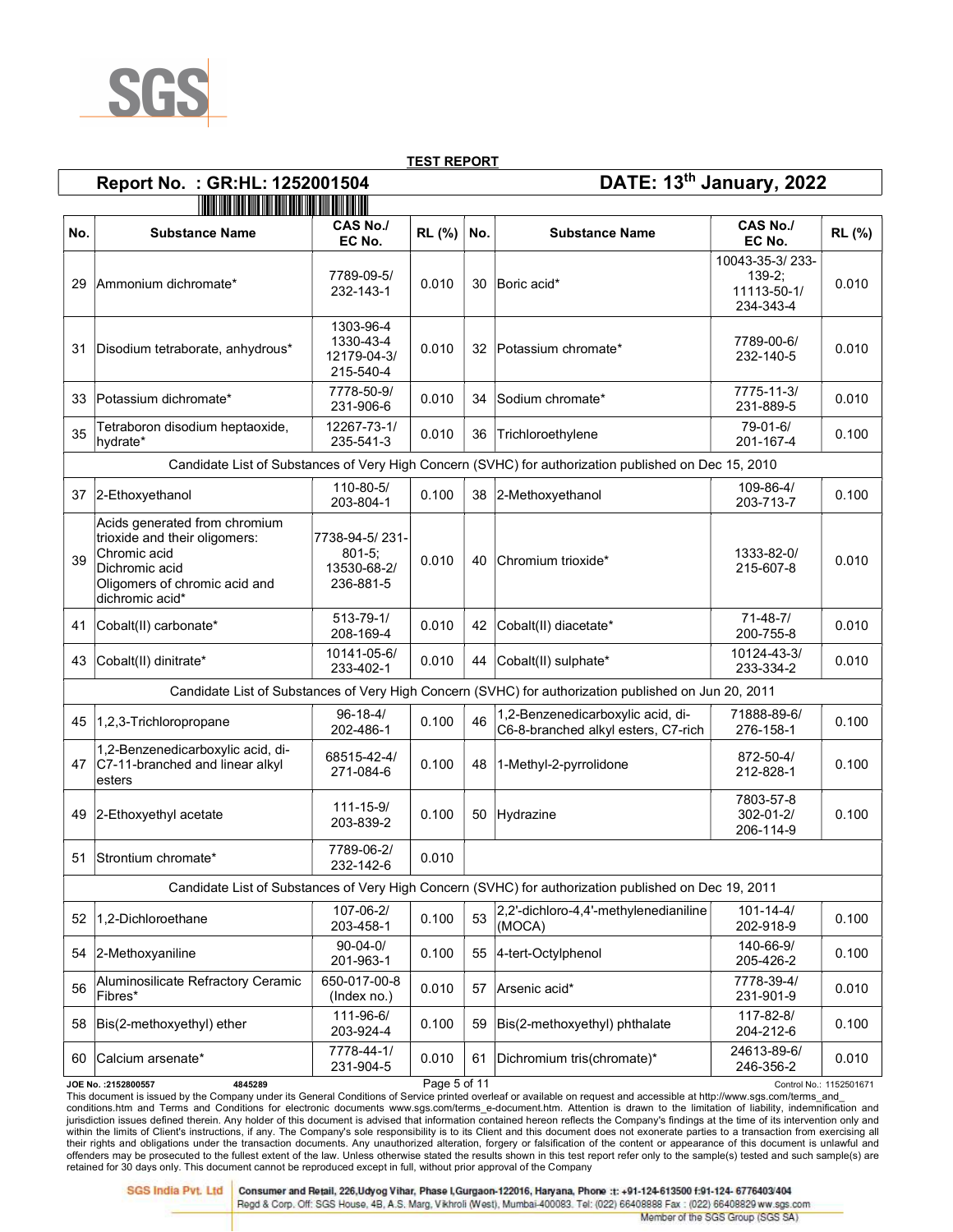

# Report No. : GR:HL: 1252001504 DATE: 13th January, 2022

| No. | <b>Substance Name</b>                                                                                                                                                                                     | <b>CAS No./</b><br>EC No.    | RL (%)       | No. | <b>Substance Name</b>                                                                                                              | <b>CAS No./</b><br>EC No.    | RL (%)                  |  |  |  |  |
|-----|-----------------------------------------------------------------------------------------------------------------------------------------------------------------------------------------------------------|------------------------------|--------------|-----|------------------------------------------------------------------------------------------------------------------------------------|------------------------------|-------------------------|--|--|--|--|
|     | Formaldehyde, oligomeric reaction<br>62 products with aniline (technical<br>MDA)                                                                                                                          | 25214-70-4/<br>500-036-1     | 0.100        | 63  | Lead diazide*                                                                                                                      | 13424-46-9/<br>236-542-1     | 0.010                   |  |  |  |  |
| 64  | Lead dipicrate*                                                                                                                                                                                           | 6477-64-1/<br>229-335-2      | 0.010        | 65  | Lead styphnate*                                                                                                                    | 15245-44-0/<br>239-290-0     | 0.010                   |  |  |  |  |
| 66  | N,N-dimethylacetamide (DMAC)                                                                                                                                                                              | $127 - 19 - 5/$<br>204-826-4 | 0.100        |     | 67 Pentazinc chromate octahydroxide*                                                                                               | 49663-84-5/<br>256-418-0     | 0.010                   |  |  |  |  |
| 68  | Phenolphthalein                                                                                                                                                                                           | 77-09-8/<br>201-004-7        | 0.100        | 69  | Potassium<br>hydroxyoctaoxodizincatedichromate                                                                                     | 11103-86-9/<br>234-329-8     | 0.010                   |  |  |  |  |
| 70  | Trilead diarsenate*                                                                                                                                                                                       | 3687-31-8/<br>222-979-5      | 0.010        | 71  | Zirconia Aluminosilicate Refractory<br>Ceramic Fibres*                                                                             | 650-017-00-8<br>(Index no.)  | 0.010                   |  |  |  |  |
|     |                                                                                                                                                                                                           |                              |              |     | Candidate List of Substances of Very High Concern (SVHC) for authorization published on Jun 18, 2012                               |                              |                         |  |  |  |  |
|     | [4-[[4-anilino-1-naphthyl][4-<br>dimethylamino)phenyl]methylene]c<br>72 yclohexa-2,5-dien-1-ylidene]<br>dimethylammonium chloride (C.I.<br>Basic Blue 26)                                                 | 2580-56-5/<br>219-943-6      | 0.100        | 73  | [4-[4,4'-bis(dimethylamino)<br>benzhydrylidene]cyclohexa-2,5-<br>dien-1-ylidene]dimethylammonium<br>chloride (C.I. Basic Violet 3) | 548-62-9/<br>208-953-6       | 0.100                   |  |  |  |  |
| 74  | 1,2-bis(2-methoxyethoxy) ethane<br>(TEGDME; triglyme)                                                                                                                                                     | 112-49-2/<br>203-977-3       | 0.100        | 75  | 1,2-dimethoxyethane; ethylene<br>glycol dimethyl ether (EGDME)                                                                     | $110 - 71 - 4/$<br>203-794-9 | 0.100                   |  |  |  |  |
| 76  | $ 4,4$ -bis(dimethylamino)<br>benzophenone (Michler's Ketone)                                                                                                                                             | $90 - 94 - 8/$<br>202-027-5  | 0.100        | 77  | 4,4'-bis(dimethylamino)-4"-<br>(methylamino)trityl alcohol                                                                         | $561 - 41 - 1/$<br>209-218-2 | 0.100                   |  |  |  |  |
| 78  | Diboron trioxide*                                                                                                                                                                                         | 1303-86-2/<br>215-125-8      | 0.010        | 79  | Formamide                                                                                                                          | $75 - 12 - 7/$<br>200-842-0  | 0.100                   |  |  |  |  |
| 80  | Lead(II) bis(methanesulfonate)*                                                                                                                                                                           | 17570-76-2/<br>401-750-5     | 0.010        | 81  | N,N,N',N'-tetramethyl-4,4'-<br>methylenedianiline (Michler's base)                                                                 | $101 - 61 - 1/$<br>202-959-2 | 0.100                   |  |  |  |  |
|     | TGIC (1,3,5-tris(oxiranylmethyl)-<br>82   1, 3, 5-triazine-2, 4, 6 (1H, 3H, 5H)-<br>trione)                                                                                                               | 2451-62-9/<br>219-514-3      | 0.100        | 83  | $\alpha$ , $\alpha$ -Bis[4-(dimethylamino)phenyl]-4<br>(phenylamino) naphthalene-1-<br>methanol (C.I. Solvent Blue 4)              | 6786-83-0/<br>229-851-8      | 0.100                   |  |  |  |  |
|     | $\beta$ -TGIC (1,3,5-tris[(2S and 2R)-2,3-<br>84   epoxypropyl]-1,3,5-triazine-2,4,6-<br>$(1H, 3H, 5H)$ -trione)                                                                                          | 59653-74-6/<br>423-400-0     | 0.100        |     |                                                                                                                                    |                              |                         |  |  |  |  |
|     |                                                                                                                                                                                                           |                              |              |     | Candidate List of Substances of Very High Concern (SVHC) for authorization published on Dec 19, 2012                               |                              |                         |  |  |  |  |
| 85  | [Phthalato(2-)]dioxotrilead*                                                                                                                                                                              | 69011-06-9/<br>273-688-5     | 0.010        | 86  | 1,2-Benzenedicarboxylic acid,<br>dipentylester, branched and linear                                                                | 84777-06-0/<br>284-032-2     | 0.100                   |  |  |  |  |
|     | 87   1,2-Diethoxyethane                                                                                                                                                                                   | $629 - 14 - 1/$<br>211-076-1 | 0.100        | 88  | 1-Bromopropane                                                                                                                     | 106-94-5/<br>203-445-0       | 0.100                   |  |  |  |  |
| 89  | 3-Ethyl-2-methyl-2-(3-methylbutyl)-<br>1,3-oxazolidine                                                                                                                                                    | 143860-04-2/<br>421-150-7    | 0.100        | 90  | 4-(1,1,3,3-tetramethylbutyl)phenol,<br>ethoxylated                                                                                 |                              | 0.100                   |  |  |  |  |
| 91  | $ 4,4$ '-Methylenedi-o-toluidine                                                                                                                                                                          | 838-88-0/<br>212-658-8       | 0.100        | 92  | 4,4'-Oxydianiline                                                                                                                  | $101 - 80 - 4/$<br>202-977-0 | 0.100                   |  |  |  |  |
| 93  | 4-Aminoazobenzene                                                                                                                                                                                         | $60 - 09 - 3/$<br>200-453-6  | 0.100        | 94  | 4-Methyl-m-phenylenediamine                                                                                                        | 95-80-7/<br>202-453-1        | 0.100                   |  |  |  |  |
| 95  | 4-Nonylphenol, branched and linear                                                                                                                                                                        |                              | 0.100        | 96  | $6$ -Methoxy-m-toluidine                                                                                                           | 120-71-8/<br>204-419-1       | 0.100                   |  |  |  |  |
| 97  | Acetic acid, lead salt, basic*                                                                                                                                                                            | 51404-69-4/<br>257-175-3     | 0.010        | 98  | Biphenyl-4-ylamine                                                                                                                 | $92 - 67 - 1/$<br>202-177-1  | 0.100                   |  |  |  |  |
|     | JOE No. : 2152800557<br>4845289<br>This document is issued by the Company under its General Conditions of Service printed overleaf or available on request and accessible at http://www.sgs.com/terms and |                              | Page 6 of 11 |     |                                                                                                                                    |                              | Control No.: 1152501671 |  |  |  |  |

conditions.htm and Terms and Conditions for electronic documents www.sgs.com/terms\_e-document.htm. Attention is drawn to the limitation of liability, indemnification and jurisdiction issues defined therein. Any holder of this document is advised that information contained hereon reflects the Company's findings at the time of its intervention only and within the limits of Client's instructions, if any. The Company's sole responsibility is to its Client and this document does not exonerate parties to a transaction from exercising all<br>their rights and obligations under th retained for 30 days only. This document cannot be reproduced except in full, without prior approval of the Company

Consumer and Retail, 226, Udyog Vihar, Phase I, Gurgaon-122016, Haryana, Phone :t: +91-124-613500 f:91-124-6776403/404 Regd & Corp. Off: SGS House, 4B, A.S. Marg, Vikhroli (West), Mumbai-400083. Tel: (022) 66408888 Fax: (022) 66408829 ww.sgs.com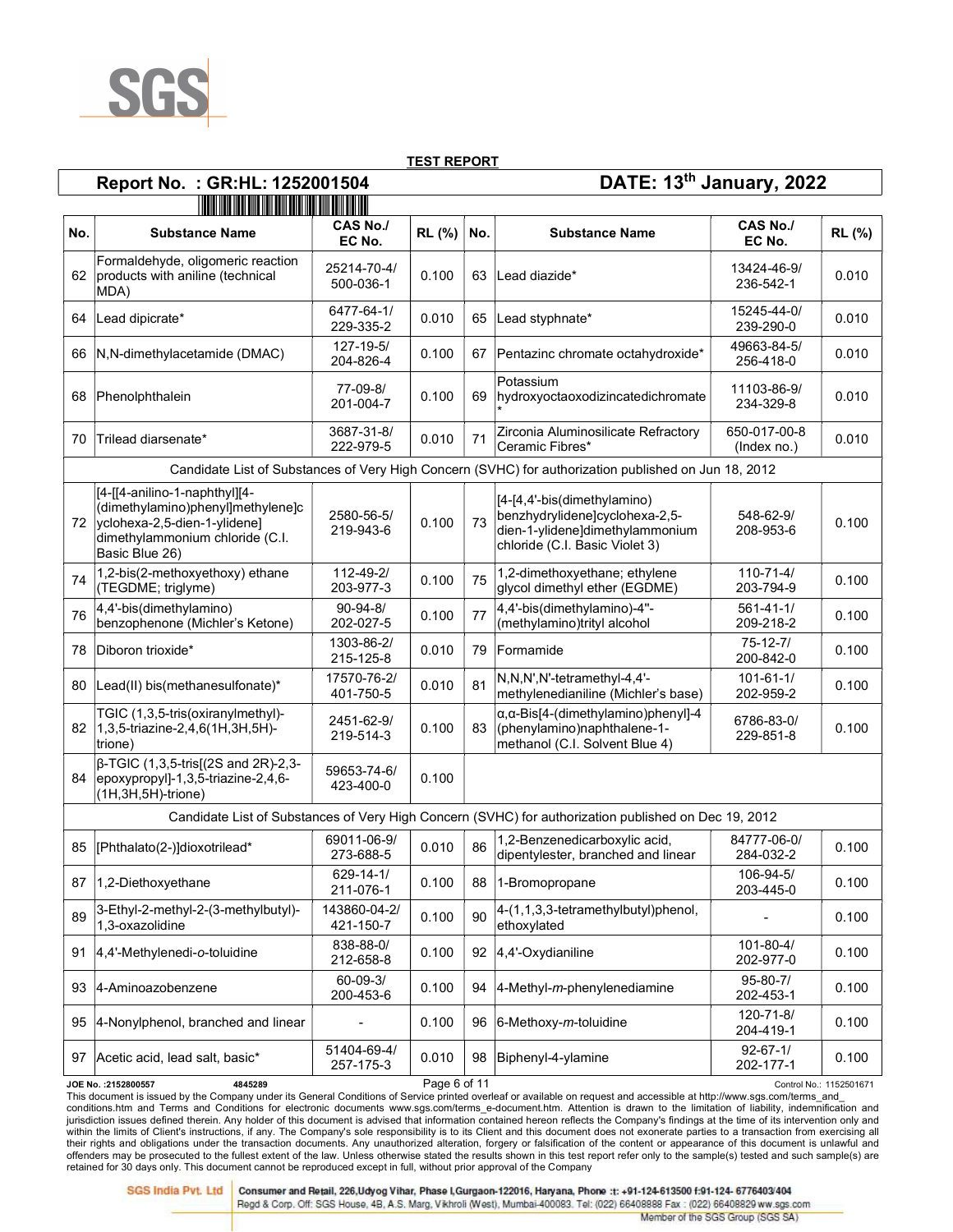

# Report No. : GR:HL: 1252001504 DATE: 13th January, 2022

|     | <u> 1999 - Paris Maria Maria Andrea Andrew Maria Andrew Maria Andrew Maria Andrew Maria Andrew Maria Andrew Mari</u>                       |                                                                                       |        |     |                                                                                                                                                                          |                                                                                                                       |        |
|-----|--------------------------------------------------------------------------------------------------------------------------------------------|---------------------------------------------------------------------------------------|--------|-----|--------------------------------------------------------------------------------------------------------------------------------------------------------------------------|-----------------------------------------------------------------------------------------------------------------------|--------|
| No. | <b>Substance Name</b>                                                                                                                      | <b>CAS No./</b><br>EC No.                                                             | RL (%) | No. | <b>Substance Name</b>                                                                                                                                                    | CAS No./<br>EC No.                                                                                                    | RL (%) |
| 99  | Bis(pentabromophenyl) ether<br>(DecaBDE)                                                                                                   | 1163-19-5/<br>214-604-9                                                               | 0.100  |     | 100 C,C'-azodi(formamide) (ADCA)                                                                                                                                         | $123 - 77 - 3/$<br>204-650-8                                                                                          | 0.100  |
|     | 101 Dibutyltin dichloride (DBT)                                                                                                            | 683-18-1/<br>211-670-0                                                                | 0.100  |     | 102 Diethyl sulphate                                                                                                                                                     | $64 - 67 - 5/$<br>200-589-6                                                                                           | 0.100  |
|     | 103 Diisopentylphthalate (DIPP)                                                                                                            | 605-50-5/<br>210-088-4                                                                | 0.100  |     | 104 Dimethyl sulphate                                                                                                                                                    | $77 - 78 - 1/$<br>201-058-1                                                                                           | 0.100  |
|     | 105 Dinoseb                                                                                                                                | 88-85-7/<br>201-861-7                                                                 | 0.100  |     | 106 Dioxobis(stearato)trilead*                                                                                                                                           | 12578-12-0/<br>235-702-8                                                                                              | 0.010  |
|     | 107 Fatty acids, C16-18, lead salts*                                                                                                       | 91031-62-8/<br>292-966-7                                                              | 0.010  |     | 108 Furan                                                                                                                                                                | 110-00-9/<br>203-727-3                                                                                                | 0.100  |
|     | 109 Henicosafluoroundecanoic acid                                                                                                          | 2058-94-8/<br>218-165-4                                                               | 0.100  |     | 110 Heptacosafluorotetradecanoic acid                                                                                                                                    | 376-06-7/<br>206-803-4                                                                                                | 0.100  |
|     | Hexahydro-2-benzofuran-1,3-dione,<br>cis-cyclohexane-1,2-dicarboxylic<br>111 anhydride.<br>trans-cyclohexane-1,2-dicarboxylic<br>anhydride | $85 - 42 - 7/$<br>201-604-9;<br>13149-00-3/<br>236-086-3:<br>14166-21-3/<br>238-009-9 | 0.100  | 112 | Hexahydromethylphthalic<br>anhydride,<br>Hexahydro-4-methylphthalic<br>anhydride,<br>Hexahydro-1-methylphthalic<br>anhydride,<br>Hexahydro-3-methylphthalic<br>anhydride | 25550-51-0/247-<br>$094-1$ ;<br>19438-60-9/243-<br>$072-0$ ;<br>48122-14-1/256-<br>356-4:<br>57110-29-9/260-<br>566-1 | 0.100  |
|     | 113 Lead bis (tetrafluoroborate)*                                                                                                          | 13814-96-5/<br>237-486-0                                                              | 0.010  |     | 114 Lead cyanamidate*                                                                                                                                                    | 20837-86-9/<br>244-073-9                                                                                              | 0.010  |
|     | 115 Lead dinitrate*                                                                                                                        | 10099-74-8/<br>233-245-9                                                              | 0.010  |     | 116 Lead monoxide*                                                                                                                                                       | 1317-36-8/<br>215-267-0                                                                                               | 0.010  |
|     | 117 Lead oxide sulphate*                                                                                                                   | 12036-76-9/<br>234-853-7                                                              | 0.010  |     | 118 Lead tetroxide*                                                                                                                                                      | 1314-41-6/<br>215-235-6                                                                                               | 0.010  |
|     | 119 Lead titanium trioxide*                                                                                                                | 12060-00-3/<br>235-038-9                                                              | 0.010  |     | 120 Lead titanium zirconium oxide*                                                                                                                                       | 12626-81-2/<br>235-727-4                                                                                              | 0.010  |
|     | 121 Methoxyacetic acid                                                                                                                     | 625-45-6/<br>210-894-6                                                                | 0.100  |     | 122 N, N-Dimethylformamide                                                                                                                                               | 68-12-2/<br>200-679-5                                                                                                 | 0.100  |
|     | 123 N-Methylacetamide                                                                                                                      | $79 - 16 - 3/$<br>201-182-6                                                           | 0.100  |     | 124 N-Pentyl-isopentylphthalate                                                                                                                                          | 776297-69-9<br>$\frac{1}{2}$                                                                                          | 0.100  |
|     | 125 lo-Aminoazotoluene                                                                                                                     | $97 - 56 - 3/$<br>202-591-2                                                           | 0.100  |     | 126 o-Toluidine                                                                                                                                                          | $95 - 53 - 4/$<br>202-429-0                                                                                           | 0.100  |
|     | 127 Pentacosafluorotridecanoic acid                                                                                                        | 72629-94-8/<br>276-745-2                                                              | 0.100  |     | 128 Pentalead tetraoxide sulphate*                                                                                                                                       | 12065-90-6/<br>235-067-7                                                                                              | 0.010  |
|     | 129 Propylene oxide                                                                                                                        | 75-56-9/<br>200-879-2                                                                 | 0.100  |     | 130 Pyrochlore, antimony lead yellow*                                                                                                                                    | 8012-00-8/<br>232-382-1                                                                                               | 0.010  |
|     | 131 Silicic acid, barium salt, lead-doped*                                                                                                 | 68784-75-8/<br>272-271-5                                                              | 0.010  |     | 132 Silicic acid, lead salt*                                                                                                                                             | 11120-22-2/<br>234-363-3                                                                                              | 0.010  |
|     | 133 Sulfurous acid, lead salt, dibasic*                                                                                                    | 62229-08-7/<br>263-467-1                                                              | 0.010  |     | 134 Tetraethyllead*                                                                                                                                                      | 78-00-2/<br>201-075-4                                                                                                 | 0.010  |
|     | 135 Tetralead trioxide sulphate*                                                                                                           | 12202-17-4/<br>235-380-9                                                              | 0.010  |     | 136 Tricosafluorododecanoic acid                                                                                                                                         | $307 - 55 - 1/$<br>206-203-2                                                                                          | 0.100  |
|     | 137 Trilead bis(carbonate)dihydroxide*                                                                                                     | 1319-46-6/<br>215-290-6                                                               | 0.010  |     | 138 Trilead dioxide phosphonate*                                                                                                                                         | 12141-20-7/<br>235-252-2                                                                                              | 0.010  |
|     |                                                                                                                                            |                                                                                       |        |     | Candidate List of Substances of Very High Concern (SVHC) for authorization published on Jun 20, 2013                                                                     |                                                                                                                       |        |

#### Candidate List of Substances of Very High Concern (SVHC) for authorization published on Jun 20, 2013

ODE No. :2152800557 Control No.: 1152501671<br>This document is issued by the Company under its General Conditions of Service printed overleaf or available on request and accessible at http://www.sgs.com/terms\_and\_ conditions.htm and Terms and Conditions for electronic documents www.sgs.com/terms\_e-document.htm. Attention is drawn to the limitation of liability, indemnification and jurisdiction issues defined therein. Any holder of this document is advised that information contained hereon reflects the Company's findings at the time of its intervention only and within the limits of Client's instructions, if any. The Company's sole responsibility is to its Client and this document does not exonerate parties to a transaction from exercising all<br>their rights and obligations under th retained for 30 days only. This document cannot be reproduced except in full, without prior approval of the Company

**SGS India Pvt. Ltd** 

Consumer and Retail, 226, Udyog Vihar, Phase I, Gurgaon-122016, Haryana, Phone :t: +91-124-613500 f:91-124-6776403/404 Regd & Corp. Off: SGS House, 4B, A.S. Marg, Vikhroli (West), Mumbai-400083. Tel: (022) 66408888 Fax: (022) 66408829 ww.sgs.com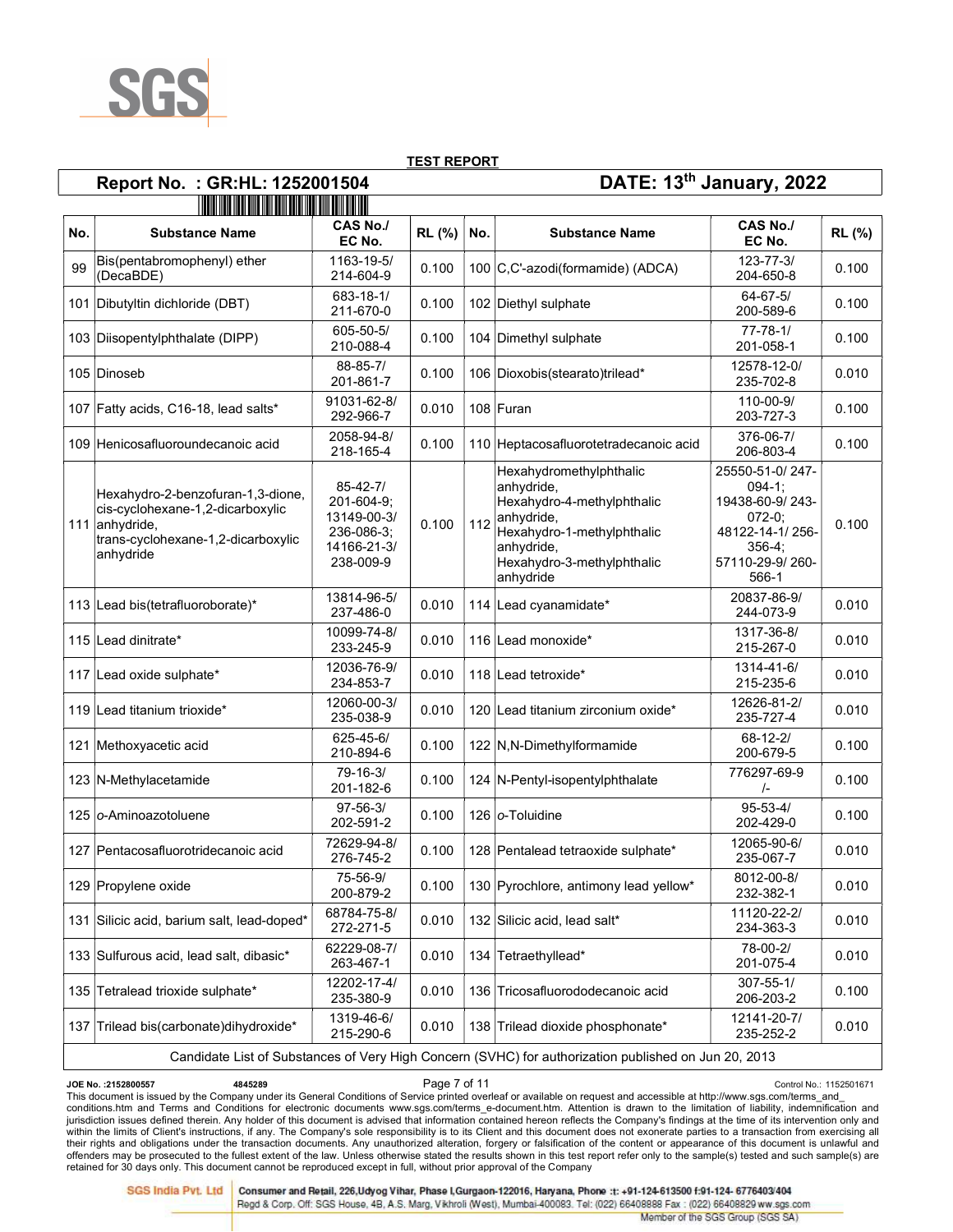

# Report No. : GR:HL: 1252001504 DATE: 13th January, 2022

|     | <u> 1989 - Andrew Maria Maria Maria Maria Maria Maria Maria Maria Maria Maria Maria Maria Maria Maria Maria Mari</u>                                                                             |                                                       |        |     |                                                                                                                                                                                                                                                                                        |                                           |        |  |  |  |
|-----|--------------------------------------------------------------------------------------------------------------------------------------------------------------------------------------------------|-------------------------------------------------------|--------|-----|----------------------------------------------------------------------------------------------------------------------------------------------------------------------------------------------------------------------------------------------------------------------------------------|-------------------------------------------|--------|--|--|--|
| No. | <b>Substance Name</b>                                                                                                                                                                            | <b>CAS No./</b><br>EC No.                             | RL (%) | No. | <b>Substance Name</b>                                                                                                                                                                                                                                                                  | CAS No./<br>EC No.                        | RL (%) |  |  |  |
| 139 | 4-Nonylphenol, branched and linear,<br>ethoxylated                                                                                                                                               |                                                       | 0.100  | 140 | Ammoniumpentadecafluoro<br>octanoate (APFO)                                                                                                                                                                                                                                            | 3825-26-1/<br>223-320-4                   | 0.100  |  |  |  |
|     | 141 Cadmium                                                                                                                                                                                      | 7440-43-9/<br>231-152-8                               | 0.010  |     | 142 Cadmium oxide*                                                                                                                                                                                                                                                                     | 1306-19-0/<br>215-146-2                   | 0.010  |  |  |  |
|     | 143 Di-n-pentyl phthalate                                                                                                                                                                        | $131 - 18 - 0/$<br>205-017-9                          | 0.100  | 144 | Pentadecafluorooctanoic acid<br>(PFOA)                                                                                                                                                                                                                                                 | $335 - 67 - 1/$<br>206-397-9              | 0.100  |  |  |  |
|     |                                                                                                                                                                                                  |                                                       |        |     | Candidate List of Substances of Very High Concern (SVHC) for authorization published on Dec 16, 2013                                                                                                                                                                                   |                                           |        |  |  |  |
|     | 145 Cadmium sulphide*                                                                                                                                                                            | 1306-23-6/<br>215-147-8                               | 0.010  |     | 146 Dihexyl phthalate                                                                                                                                                                                                                                                                  | $84 - 75 - 3/$<br>201-559-5               | 0.100  |  |  |  |
| 147 | Disodium 3,3'-[[1,1'-biphenyl]-4,4'-<br>diylbis(azo)]bis(4-<br>aminonaphthalene-1-sulphonate)<br>(C.I. Direct Red 28)                                                                            | 573-58-0/<br>209-358-4                                | 0.100  |     | <b>Disodium</b><br>4-amino-3-[[4'-[(2,4-<br>diaminophenyl)azo][1,1'-biphenyl]-<br>148 4-yl]azo]<br>-5-hydroxy-6-<br>(phenylazo)naphthalene-2,7-<br>disulphonate (C.I. Direct Black 38)                                                                                                 | 1937-37-7/<br>217-710-3                   | 0.100  |  |  |  |
| 149 | Imidazolidine-2-thione;<br>2-imidazoline-2-thiol                                                                                                                                                 | $96 - 45 - 7/$<br>202-506-9                           | 0.100  |     | 150 Lead di(acetate)*                                                                                                                                                                                                                                                                  | $301 - 04 - 2/$<br>206-104-4              | 0.010  |  |  |  |
|     | 151 Trixylyl phosphate                                                                                                                                                                           | 25155-23-1/<br>246-677-8                              | 0.100  |     |                                                                                                                                                                                                                                                                                        |                                           |        |  |  |  |
|     |                                                                                                                                                                                                  |                                                       |        |     | Candidate List of Substances of Very High Concern (SVHC) for authorization published on Jun 16, 2014                                                                                                                                                                                   |                                           |        |  |  |  |
| 152 | 1,2-Benzenedicarboxylic acid,<br>dihexyl ester, branched and linear                                                                                                                              | 68515-50-4/<br>271-093-5                              | 0.100  |     | 153 Cadmium chloride*                                                                                                                                                                                                                                                                  | 10108-64-2/<br>233-296-7                  | 0.010  |  |  |  |
| 154 | Sodium perborate; perboric acid,<br>sodium salt*                                                                                                                                                 | - / 234-390-0:<br>239-172-9                           | 0.010  |     | 155 Sodium peroxometaborate*                                                                                                                                                                                                                                                           | 7632-04-4/<br>231-556-4                   | 0.010  |  |  |  |
|     |                                                                                                                                                                                                  |                                                       |        |     | Candidate List of Substances of Very High Concern (SVHC) for authorization published on Dec 17, 2014                                                                                                                                                                                   |                                           |        |  |  |  |
| 156 | 2-benzotriazol-2-yl-4,6-di-tert-<br>butylphenol (UV-320)                                                                                                                                         | 3846-71-7 /<br>223-346-6                              | 0.100  | 157 | 2-(2H-benzotriazol-2-yl)-4,6-<br>ditertpentylphenol (UV-328)                                                                                                                                                                                                                           | 25973-55-1 / 247-<br>384-8                | 0.100  |  |  |  |
|     | 2-ethylhexyl 10-ethyl-4,4-dioctyl-7-<br>158 oxo-8-oxa-3,5-dithia-4-<br>stannatetradecanoate; DOTE                                                                                                | 15571-58-1 /<br>239-622-4                             | 0.100  | 159 | Reaction mass of 2-ethylhexyl 10-<br>ethyl-4,4-dioctyl-7-oxo-8-oxa-3,5-<br>dithia-4-stannatetradecanoate and<br>2-ethylhexyl 10-ethyl-4-[[2-[(2-<br>ethylhexyl)oxy]-2-oxoethyl]thio]-4-<br>octyl-7-oxo-8-oxa-3,5-dithia-4-<br>stannatetradecanoate (reaction<br>mass of DOTE and MOTE) |                                           | 0.100  |  |  |  |
|     | 160 Cadmium fluoride*                                                                                                                                                                            | 7790-79-6 /<br>232-222-0                              | 0.010  |     | 161 Cadmium sulphate*                                                                                                                                                                                                                                                                  | 10124-36-4:<br>31119-53-6 / 233-<br>331-6 | 0.010  |  |  |  |
|     |                                                                                                                                                                                                  |                                                       |        |     | Candidate List of Substances of Very High Concern (SVHC) for authorization published on Jun15, 2015                                                                                                                                                                                    |                                           |        |  |  |  |
| 162 | 1,2-benzenedicarboxylic acid, di-<br>C6-10-alkyl esters; 1,2-<br>benzenedicarboxylic acid, mixed<br>decyl and hexyl and octyl diesters<br>with ≥ 0.3% of dihexyl phthalate (EC<br>No. 201-559-5) | 68515-51-5;<br>68648-93-1/<br>271-094-0;<br>272-013-1 | 0.100  | 163 | 5-sec-butyl-2-(2,4-<br>dimethylcyclohex-3-en-1-yl)-5-<br>methyl-1,3-dioxane [1], 5-sec-butyl-<br>2-(4,6-dimethylcyclohex-3-en-1-yl)-<br>5-methyl-1,3-dioxane [2] [covering<br>any of the individual stereoisomers<br>of [1] and [2] or any combination<br>thereof                      |                                           | 0.100  |  |  |  |

Ontrol No.: 2152800557 Control No.: 1152501671<br>This document is issued by the Company under its General Conditions of Service printed overleaf or available on request and accessible at http://www.sgs.com/terms\_and\_ conditions.htm and Terms and Conditions for electronic documents www.sgs.com/terms\_e-document.htm. Attention is drawn to the limitation of liability, indemnification and jurisdiction issues defined therein. Any holder of this document is advised that information contained hereon reflects the Company's findings at the time of its intervention only and within the limits of Client's instructions, if any. The Company's sole responsibility is to its Client and this document does not exonerate parties to a transaction from exercising all<br>their rights and obligations under th retained for 30 days only. This document cannot be reproduced except in full, without prior approval of the Company

Consumer and Retail, 226, Udyog Vihar, Phase I, Gurgaon-122016, Haryana, Phone :t: +91-124-613500 f:91-124-6776403/404 Regd & Corp. Off: SGS House, 4B, A.S. Marg, Vikhroli (West), Mumbai-400083. Tel: (022) 66408888 Fax: (022) 66408829 ww.sgs.com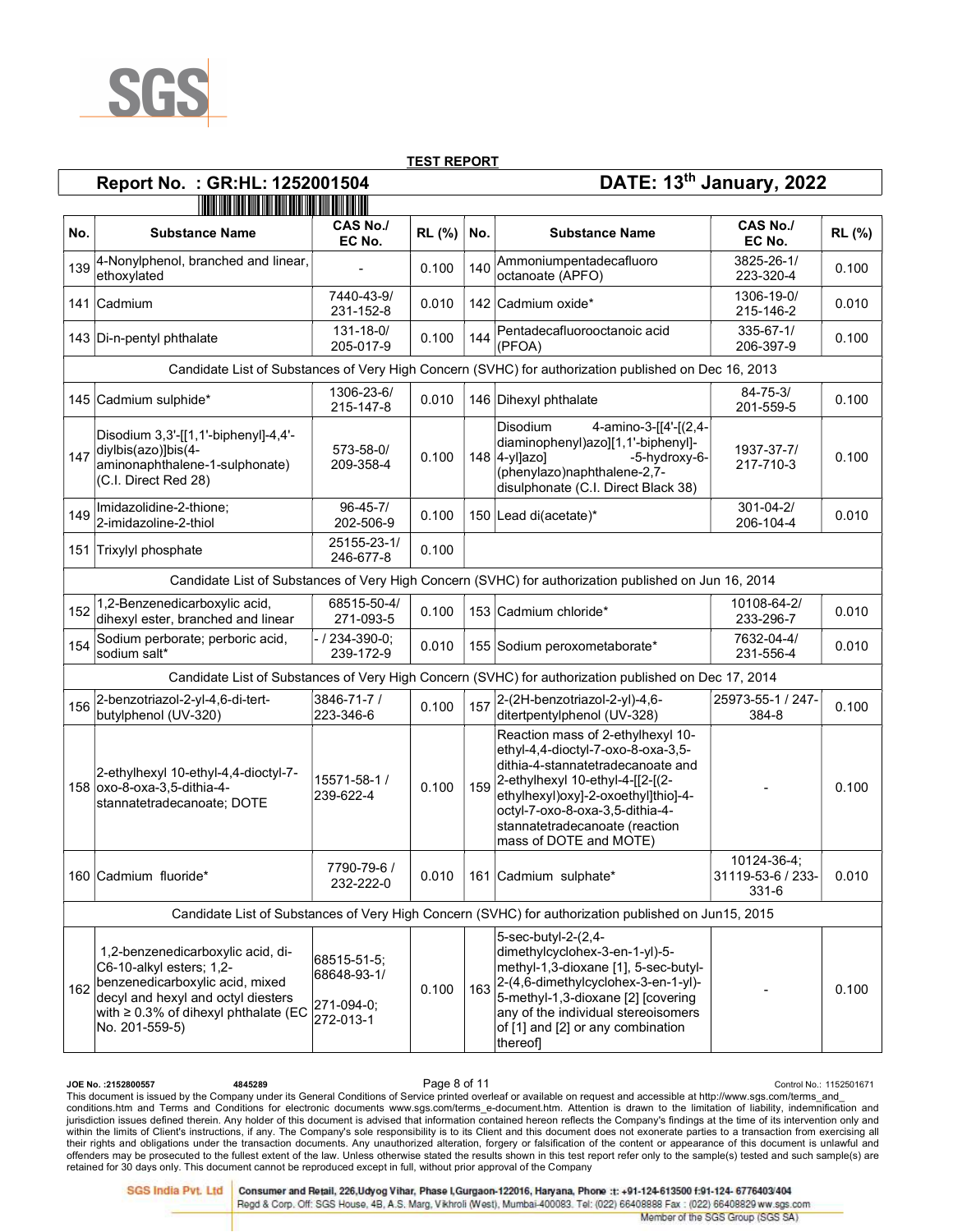

| <b>CAS No./</b><br><b>CAS No./</b><br>RL (%)<br><b>Substance Name</b><br>No.<br><b>Substance Name</b><br>EC No.<br>EC No.<br>Candidate List of Substances of Very High Concern (SVHC) for authorization published on Dec 17, 2015,<br>$ 2,4$ -di-tert-butyl-6- $(5-$<br>1120-71-4 /<br>3864-99-1 / 223-<br>165 chlorobenzotriazol-2-yl)phenol (UV-<br>164 1,3-propanesultone<br>0.100<br>214-317-9<br>383-8<br>$ 327\rangle$<br>36437-37-3/<br>2-(2H-benzotriazol-2-yl)-4-(tert-<br>98-95-3 / 202-<br>0.100<br>167 Nitrobenzene<br>butyl)-6-(sec-butyl)phenol (UV-350)<br>253-037-1<br>716-0<br>Perfluorononan-1-oic acid<br>$375 - 95 - 1$ ;<br>$(2,2,3,3,4,4,5,5,6,6,7,7,8,8,9,9,9-$<br>21049-39-8;<br>0.100<br>heptadecafluorononanoic acid and<br>4149-60-4<br>its sodium and ammonium salts<br>/ 206-801-3<br>Candidate List of Substances of Very High Concern (SVHC) for authorization published on Jun 20, 2016<br>Benzo[def]chrysene<br>50-32-8 / 200-<br>0.100<br>(Benzo[a]pyrene)<br>028-5<br>Candidate List of Substances of Very High Concern (SVHC) for authorization published on Jan 12, 2017<br>80-05-7 / 201-<br>4-Heptylphenol, branched and<br>4,4'-Isopropylidenediphenol<br>0.100<br>171<br>(Bisphenol A)<br>245-8<br>llinear<br>335-76-2; 3830-<br>Nonadecafluorodecanoic<br>acid<br>45-3; 3108-42-<br>80-46-6 / 201-<br>$172$ (PFDA) and<br>0.100<br>173  p-(1,1-dimethylpropyl)phenol<br>its<br>sodium<br>and<br>7/206-400-3; -;<br>280-9<br>ammonium salt<br>221-470-5<br>Candidate List of Substances of Very High Concern (SVHC) for authorization published on Jul 7, 2017<br>Perfluorohexane-1-sulphonic<br>acid<br>0.100<br>and its salts<br>Candidate List of Substances of Very High Concern (SVHC) for authorization published on Jan 15, 2018<br>56-55-3: 1718-<br>513-78-0/<br>0.100<br>175 Benz[a]anthracene<br>176 Cadmium carbonate*<br>53-2/200-280-6<br>208-168-9<br>10022-68-1;<br>21041-95-2/<br>10325-94-7/233-<br>177 Cadmium hydroxide*<br>0.010<br>178 Cadmium nitrate*<br>244-168-5<br>710-6<br>Dodecachloropentacyclo[12.2.1.16,9.<br>$[0^{2,13}.0^{5,10}]$ octadeca-7,15-diene<br>218-01-9; 1719-<br>180 ("Dechlorane Plus"™) [covering any<br>179 Chrysene<br>0.100<br>03-5/205-923-4<br>of its individual anti- and syn-<br>isomers or any combination thereof]<br>products<br>Reaction<br>$1,3,4-$<br>of<br>thiadiazolidine-2,5-dithione,<br>formaldehyde and 4-heptylphenol,<br>0.100<br>branched and linear (RP-HP) [with<br>$\ge 0.1\%$<br>w/w<br>4-heptylphenol,<br>branched and linear]<br>Candidate List of Substances of Very High Concern (SVHC) for authorization published on Jun 27, 2018<br>Benzene-1,2,4-tricarboxylic acid 1,2 552-30-7 / 209-<br>191-24-2/<br>0.100<br>183 Benzo[ghi]perylene<br>anhydride (TMA)<br>008-0<br>205-883-8<br>541-02-6 / 208-<br>84-61-7 / 201-<br>184 Decamethylcyclopentasiloxane (D5)<br>0.100<br>185 Dicyclohexyl phthalate (DCHP)<br>764-9<br>545-9 |     | Report No. : GR:HL: 1252001504 |  | DATE: 13th January, 2022 |        |
|----------------------------------------------------------------------------------------------------------------------------------------------------------------------------------------------------------------------------------------------------------------------------------------------------------------------------------------------------------------------------------------------------------------------------------------------------------------------------------------------------------------------------------------------------------------------------------------------------------------------------------------------------------------------------------------------------------------------------------------------------------------------------------------------------------------------------------------------------------------------------------------------------------------------------------------------------------------------------------------------------------------------------------------------------------------------------------------------------------------------------------------------------------------------------------------------------------------------------------------------------------------------------------------------------------------------------------------------------------------------------------------------------------------------------------------------------------------------------------------------------------------------------------------------------------------------------------------------------------------------------------------------------------------------------------------------------------------------------------------------------------------------------------------------------------------------------------------------------------------------------------------------------------------------------------------------------------------------------------------------------------------------------------------------------------------------------------------------------------------------------------------------------------------------------------------------------------------------------------------------------------------------------------------------------------------------------------------------------------------------------------------------------------------------------------------------------------------------------------------------------------------------------------------------------------------------------------------------------------------------------------------------------------------------------------------------------------------------------------------------------------------------------------------------------------------------------------------------------------------------------------------------------------------------------------------------------------|-----|--------------------------------|--|--------------------------|--------|
|                                                                                                                                                                                                                                                                                                                                                                                                                                                                                                                                                                                                                                                                                                                                                                                                                                                                                                                                                                                                                                                                                                                                                                                                                                                                                                                                                                                                                                                                                                                                                                                                                                                                                                                                                                                                                                                                                                                                                                                                                                                                                                                                                                                                                                                                                                                                                                                                                                                                                                                                                                                                                                                                                                                                                                                                                                                                                                                                                          |     |                                |  |                          |        |
|                                                                                                                                                                                                                                                                                                                                                                                                                                                                                                                                                                                                                                                                                                                                                                                                                                                                                                                                                                                                                                                                                                                                                                                                                                                                                                                                                                                                                                                                                                                                                                                                                                                                                                                                                                                                                                                                                                                                                                                                                                                                                                                                                                                                                                                                                                                                                                                                                                                                                                                                                                                                                                                                                                                                                                                                                                                                                                                                                          | No. |                                |  |                          | RL (%) |
|                                                                                                                                                                                                                                                                                                                                                                                                                                                                                                                                                                                                                                                                                                                                                                                                                                                                                                                                                                                                                                                                                                                                                                                                                                                                                                                                                                                                                                                                                                                                                                                                                                                                                                                                                                                                                                                                                                                                                                                                                                                                                                                                                                                                                                                                                                                                                                                                                                                                                                                                                                                                                                                                                                                                                                                                                                                                                                                                                          |     |                                |  |                          |        |
|                                                                                                                                                                                                                                                                                                                                                                                                                                                                                                                                                                                                                                                                                                                                                                                                                                                                                                                                                                                                                                                                                                                                                                                                                                                                                                                                                                                                                                                                                                                                                                                                                                                                                                                                                                                                                                                                                                                                                                                                                                                                                                                                                                                                                                                                                                                                                                                                                                                                                                                                                                                                                                                                                                                                                                                                                                                                                                                                                          |     |                                |  |                          | 0.100  |
|                                                                                                                                                                                                                                                                                                                                                                                                                                                                                                                                                                                                                                                                                                                                                                                                                                                                                                                                                                                                                                                                                                                                                                                                                                                                                                                                                                                                                                                                                                                                                                                                                                                                                                                                                                                                                                                                                                                                                                                                                                                                                                                                                                                                                                                                                                                                                                                                                                                                                                                                                                                                                                                                                                                                                                                                                                                                                                                                                          | 166 |                                |  |                          | 0.100  |
|                                                                                                                                                                                                                                                                                                                                                                                                                                                                                                                                                                                                                                                                                                                                                                                                                                                                                                                                                                                                                                                                                                                                                                                                                                                                                                                                                                                                                                                                                                                                                                                                                                                                                                                                                                                                                                                                                                                                                                                                                                                                                                                                                                                                                                                                                                                                                                                                                                                                                                                                                                                                                                                                                                                                                                                                                                                                                                                                                          | 168 |                                |  |                          |        |
|                                                                                                                                                                                                                                                                                                                                                                                                                                                                                                                                                                                                                                                                                                                                                                                                                                                                                                                                                                                                                                                                                                                                                                                                                                                                                                                                                                                                                                                                                                                                                                                                                                                                                                                                                                                                                                                                                                                                                                                                                                                                                                                                                                                                                                                                                                                                                                                                                                                                                                                                                                                                                                                                                                                                                                                                                                                                                                                                                          |     |                                |  |                          |        |
|                                                                                                                                                                                                                                                                                                                                                                                                                                                                                                                                                                                                                                                                                                                                                                                                                                                                                                                                                                                                                                                                                                                                                                                                                                                                                                                                                                                                                                                                                                                                                                                                                                                                                                                                                                                                                                                                                                                                                                                                                                                                                                                                                                                                                                                                                                                                                                                                                                                                                                                                                                                                                                                                                                                                                                                                                                                                                                                                                          | 169 |                                |  |                          |        |
|                                                                                                                                                                                                                                                                                                                                                                                                                                                                                                                                                                                                                                                                                                                                                                                                                                                                                                                                                                                                                                                                                                                                                                                                                                                                                                                                                                                                                                                                                                                                                                                                                                                                                                                                                                                                                                                                                                                                                                                                                                                                                                                                                                                                                                                                                                                                                                                                                                                                                                                                                                                                                                                                                                                                                                                                                                                                                                                                                          |     |                                |  |                          |        |
|                                                                                                                                                                                                                                                                                                                                                                                                                                                                                                                                                                                                                                                                                                                                                                                                                                                                                                                                                                                                                                                                                                                                                                                                                                                                                                                                                                                                                                                                                                                                                                                                                                                                                                                                                                                                                                                                                                                                                                                                                                                                                                                                                                                                                                                                                                                                                                                                                                                                                                                                                                                                                                                                                                                                                                                                                                                                                                                                                          | 170 |                                |  |                          | 0.100  |
|                                                                                                                                                                                                                                                                                                                                                                                                                                                                                                                                                                                                                                                                                                                                                                                                                                                                                                                                                                                                                                                                                                                                                                                                                                                                                                                                                                                                                                                                                                                                                                                                                                                                                                                                                                                                                                                                                                                                                                                                                                                                                                                                                                                                                                                                                                                                                                                                                                                                                                                                                                                                                                                                                                                                                                                                                                                                                                                                                          |     |                                |  |                          | 0.100  |
|                                                                                                                                                                                                                                                                                                                                                                                                                                                                                                                                                                                                                                                                                                                                                                                                                                                                                                                                                                                                                                                                                                                                                                                                                                                                                                                                                                                                                                                                                                                                                                                                                                                                                                                                                                                                                                                                                                                                                                                                                                                                                                                                                                                                                                                                                                                                                                                                                                                                                                                                                                                                                                                                                                                                                                                                                                                                                                                                                          |     |                                |  |                          |        |
|                                                                                                                                                                                                                                                                                                                                                                                                                                                                                                                                                                                                                                                                                                                                                                                                                                                                                                                                                                                                                                                                                                                                                                                                                                                                                                                                                                                                                                                                                                                                                                                                                                                                                                                                                                                                                                                                                                                                                                                                                                                                                                                                                                                                                                                                                                                                                                                                                                                                                                                                                                                                                                                                                                                                                                                                                                                                                                                                                          | 174 |                                |  |                          |        |
|                                                                                                                                                                                                                                                                                                                                                                                                                                                                                                                                                                                                                                                                                                                                                                                                                                                                                                                                                                                                                                                                                                                                                                                                                                                                                                                                                                                                                                                                                                                                                                                                                                                                                                                                                                                                                                                                                                                                                                                                                                                                                                                                                                                                                                                                                                                                                                                                                                                                                                                                                                                                                                                                                                                                                                                                                                                                                                                                                          |     |                                |  |                          |        |
|                                                                                                                                                                                                                                                                                                                                                                                                                                                                                                                                                                                                                                                                                                                                                                                                                                                                                                                                                                                                                                                                                                                                                                                                                                                                                                                                                                                                                                                                                                                                                                                                                                                                                                                                                                                                                                                                                                                                                                                                                                                                                                                                                                                                                                                                                                                                                                                                                                                                                                                                                                                                                                                                                                                                                                                                                                                                                                                                                          |     |                                |  |                          | 0.010  |
|                                                                                                                                                                                                                                                                                                                                                                                                                                                                                                                                                                                                                                                                                                                                                                                                                                                                                                                                                                                                                                                                                                                                                                                                                                                                                                                                                                                                                                                                                                                                                                                                                                                                                                                                                                                                                                                                                                                                                                                                                                                                                                                                                                                                                                                                                                                                                                                                                                                                                                                                                                                                                                                                                                                                                                                                                                                                                                                                                          |     |                                |  |                          | 0.010  |
|                                                                                                                                                                                                                                                                                                                                                                                                                                                                                                                                                                                                                                                                                                                                                                                                                                                                                                                                                                                                                                                                                                                                                                                                                                                                                                                                                                                                                                                                                                                                                                                                                                                                                                                                                                                                                                                                                                                                                                                                                                                                                                                                                                                                                                                                                                                                                                                                                                                                                                                                                                                                                                                                                                                                                                                                                                                                                                                                                          |     |                                |  |                          | 0.100  |
|                                                                                                                                                                                                                                                                                                                                                                                                                                                                                                                                                                                                                                                                                                                                                                                                                                                                                                                                                                                                                                                                                                                                                                                                                                                                                                                                                                                                                                                                                                                                                                                                                                                                                                                                                                                                                                                                                                                                                                                                                                                                                                                                                                                                                                                                                                                                                                                                                                                                                                                                                                                                                                                                                                                                                                                                                                                                                                                                                          | 181 |                                |  |                          |        |
|                                                                                                                                                                                                                                                                                                                                                                                                                                                                                                                                                                                                                                                                                                                                                                                                                                                                                                                                                                                                                                                                                                                                                                                                                                                                                                                                                                                                                                                                                                                                                                                                                                                                                                                                                                                                                                                                                                                                                                                                                                                                                                                                                                                                                                                                                                                                                                                                                                                                                                                                                                                                                                                                                                                                                                                                                                                                                                                                                          |     |                                |  |                          |        |
|                                                                                                                                                                                                                                                                                                                                                                                                                                                                                                                                                                                                                                                                                                                                                                                                                                                                                                                                                                                                                                                                                                                                                                                                                                                                                                                                                                                                                                                                                                                                                                                                                                                                                                                                                                                                                                                                                                                                                                                                                                                                                                                                                                                                                                                                                                                                                                                                                                                                                                                                                                                                                                                                                                                                                                                                                                                                                                                                                          | 182 |                                |  |                          | 0.100  |
|                                                                                                                                                                                                                                                                                                                                                                                                                                                                                                                                                                                                                                                                                                                                                                                                                                                                                                                                                                                                                                                                                                                                                                                                                                                                                                                                                                                                                                                                                                                                                                                                                                                                                                                                                                                                                                                                                                                                                                                                                                                                                                                                                                                                                                                                                                                                                                                                                                                                                                                                                                                                                                                                                                                                                                                                                                                                                                                                                          |     |                                |  |                          | 0.100  |

Ontrol No.: 2152800557 Control No.: 1152501671<br>This document is issued by the Company under its General Conditions of Service printed overleaf or available on request and accessible at http://www.sgs.com/terms\_and\_ conditions.htm and Terms and Conditions for electronic documents www.sgs.com/terms\_e-document.htm. Attention is drawn to the limitation of liability, indemnification and jurisdiction issues defined therein. Any holder of this document is advised that information contained hereon reflects the Company's findings at the time of its intervention only and within the limits of Client's instructions, if any. The Company's sole responsibility is to its Client and this document does not exonerate parties to a transaction from exercising all<br>their rights and obligations under th retained for 30 days only. This document cannot be reproduced except in full, without prior approval of the Company

**SGS India Pvt. Ltd** Consumer and Retail, 226, Udyog Vihar, Phase I, Gurgaon-122016, Haryana, Phone :t: +91-124-613500 f:91-124-6776403/404

Regd & Corp. Off: SGS House, 4B, A.S. Marg, Vikhroli (West), Mumbai-400083. Tel: (022) 66408888 Fax: (022) 66408829 ww.sgs.com Member of the SGS Group (SGS SA)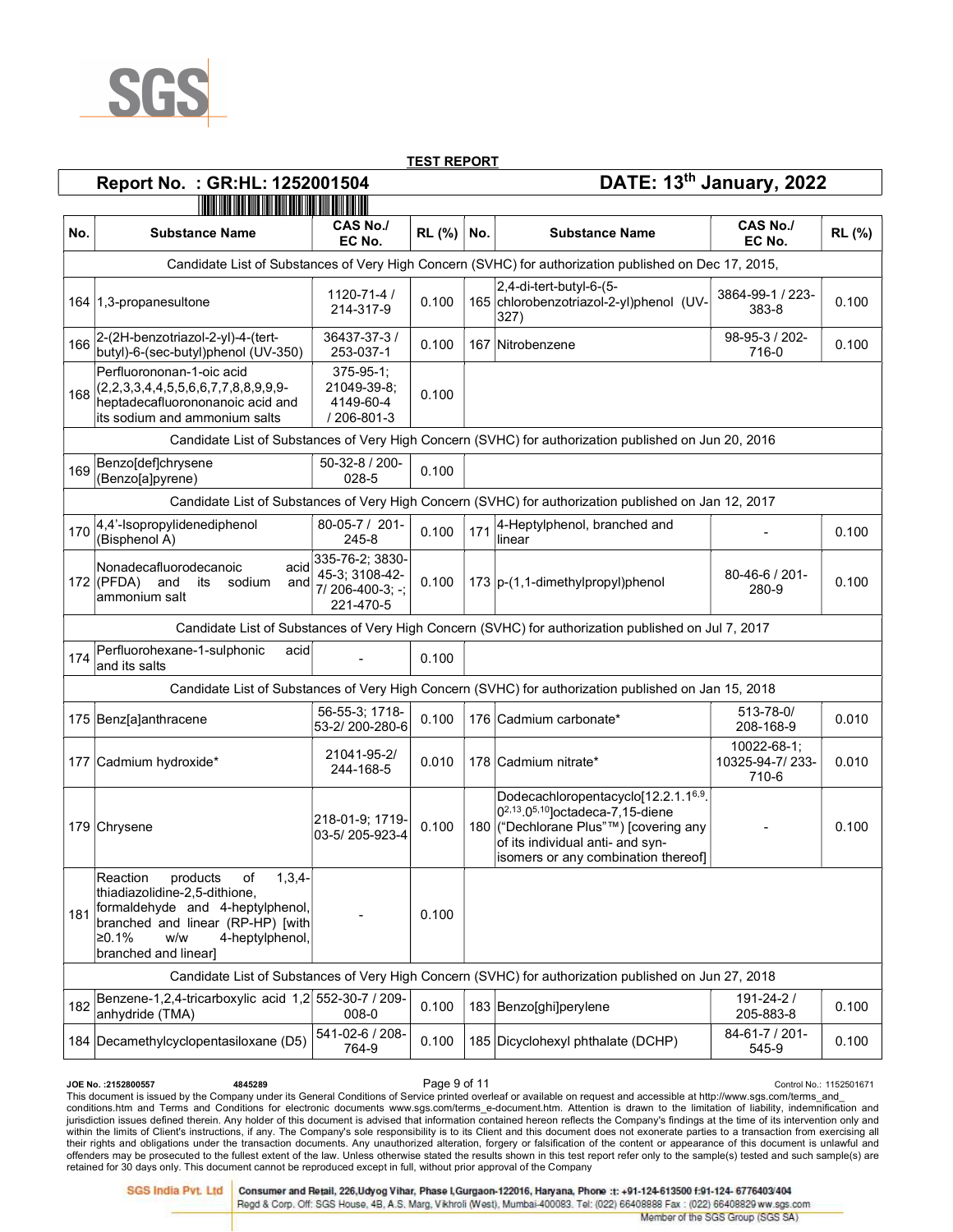

# Report No. : GR:HL: 1252001504 DATE: 13th January, 2022

| No. | <b>Substance Name</b>                                                                                                                                                            | <b>CAS No./</b><br>EC No.    | RL (%) | No. | <b>Substance Name</b>                                                                                                                                                                                                     | CAS No./<br>EC No.            | RL (%) |  |  |  |  |
|-----|----------------------------------------------------------------------------------------------------------------------------------------------------------------------------------|------------------------------|--------|-----|---------------------------------------------------------------------------------------------------------------------------------------------------------------------------------------------------------------------------|-------------------------------|--------|--|--|--|--|
|     | 186 Disodium octaborate*                                                                                                                                                         | 12008-41-2 /<br>234-541-0    | 0.010  | 187 | Dodecamethylcyclohexasiloxane<br>$($ D <sub>6</sub> $)$                                                                                                                                                                   | 540-97-6 / 208-<br>762-8      | 0.100  |  |  |  |  |
|     | 188 Ethylenediamine (EDA)                                                                                                                                                        | 107-15-3 / 203-<br>468-6     | 0.100  |     | $189$ Lead                                                                                                                                                                                                                | 7439-92-1 / 231-<br>$100 - 4$ | 0.010  |  |  |  |  |
|     | 190 Octamethylcyclotetrasiloxane (D4)                                                                                                                                            | 556-67-2 / 209-<br>136-7     | 0.100  |     | 191 Terphenyl, hydrogenated                                                                                                                                                                                               | 61788-32-7 / 262-<br>967-7    | 0.100  |  |  |  |  |
|     |                                                                                                                                                                                  |                              |        |     | Candidate List of Substances of Very High Concern (SVHC) for authorization published on Jan 15, 2019                                                                                                                      |                               |        |  |  |  |  |
| 192 | 2,2-Bis(4'-hydroxyphenyl)-4-<br>methylpentane                                                                                                                                    | 6807-17-6 /<br>401-720-1     | 0.100  |     | 193 Benzo[k]fluoranthene                                                                                                                                                                                                  | 207-08-9 /<br>205-916-6       | 0.100  |  |  |  |  |
|     | 194 Fluoranthene                                                                                                                                                                 | 206-44-0 / 205-<br>912-4     | 0.100  |     | 195 Phenanthrene                                                                                                                                                                                                          | 85-01-8 / 201-<br>581-5       | 0.100  |  |  |  |  |
|     | 196 Pyrene                                                                                                                                                                       | 129-00-0 / 204-<br>$927 - 3$ | 0.100  |     | 1,7,7-trimethyl-3-<br>197 (phenylmethylene)bicyclo[2.2.1]hept<br>an-2-one                                                                                                                                                 | 15087-24-8 / 239-<br>139-9    | 0.100  |  |  |  |  |
|     |                                                                                                                                                                                  |                              |        |     | Candidate List of Substances of Very High Concern (SVHC) for authorization published on Jul 16, 2019                                                                                                                      |                               |        |  |  |  |  |
|     | $ 2,3,3,3$ -Tetrafluoro-2-<br>(heptafluoropropoxy)propionic acid,<br>198 its salts and its acyl halides<br>Covering any of their individual<br>isomers and combinations thereof] |                              | 0.100  |     | 199 2-Methoxyethyl acetate                                                                                                                                                                                                | 110-49-6 /<br>203-772-9       | 0.100  |  |  |  |  |
| 200 | branched and<br>Tris(4-nonylphenyl,<br> linear) phosphite (TNPP) with ≥<br>0.1%<br>w/w<br>of<br>4-nonylphenol,<br>branched and linear (4-NP)                                     |                              | 0.100  |     | 201 4-tert-butylphenol                                                                                                                                                                                                    | 98-54-4 / 202-<br>679-0       | 0.100  |  |  |  |  |
|     |                                                                                                                                                                                  |                              |        |     | Candidate List of Substances of Very High Concern (SVHC) for authorization published on Jan 16, 2020                                                                                                                      |                               |        |  |  |  |  |
| 202 | 2-benzyl-2-dimethylamino-4'-<br>morpholinobutyrophenone                                                                                                                          | 119313-12-1 /<br>404-360-3   | 0.100  | 203 | 2-methyl-1-(4-methylthiophenyl)-2-<br>morpholinopropan-1-one                                                                                                                                                              | 71868-10-5 / 400-<br>600-6    | 0.100  |  |  |  |  |
|     | 204 Diisohexyl phthalate                                                                                                                                                         | 71850-09-4 /<br>276-090-2    | 0.100  | 205 | Perfluorobutane sulfonic acid<br>(PFBS) and its salts                                                                                                                                                                     |                               | 0.100  |  |  |  |  |
|     |                                                                                                                                                                                  |                              |        |     | Candidate List of Substances of Very High Concern (SVHC) for authorization published on Jun 25, 2020                                                                                                                      |                               |        |  |  |  |  |
|     | 206 1-Vinylimidazole                                                                                                                                                             | 1072-63-5 /<br>214-012-0     | 0.100  |     | 207 2-Methylimidazole                                                                                                                                                                                                     | 693-98-1 /<br>211-765-7       | 0.100  |  |  |  |  |
|     | 208 Butyl 4-hydroxybenzoate                                                                                                                                                      | 94-26-8 / 202-<br>318-7      | 0.100  | 209 | Dibutylbis(pentane-2,4-dionato-<br>O,O')tin                                                                                                                                                                               | 22673-19-4 / 245-<br>152-0    | 0.100  |  |  |  |  |
|     |                                                                                                                                                                                  |                              |        |     | Candidate List of Substances of Very High Concern (SVHC) for authorization published on Jan 19, 2021                                                                                                                      |                               |        |  |  |  |  |
|     | 210 Bis(2-(2-methoxyethoxy)ethyl)ether                                                                                                                                           | 143-24-8 / 205-<br>594-7     | 0.100  | 211 | Dioctyltin dilaurate, stannane,<br>dioctyl-, bis(coco acyloxy) derivs.,<br>and any other stannane, dioctyl-,<br>bis(fatty acyloxy) derivs. wherein<br>C12 is the predominant carbon<br>number of the fatty acyloxy moiety |                               | 0.100  |  |  |  |  |
|     |                                                                                                                                                                                  |                              |        |     | Candidate List of Substances of Very High Concern (SVHC) for authorization published on Jul 8, 2021                                                                                                                       |                               |        |  |  |  |  |

Ontrol No.: 2152800557 Control No.: 1152501671<br>This document is issued by the Company under its General Conditions of Service printed overleaf or available on request and accessible at http://www.sgs.com/terms\_and\_ conditions.htm and Terms and Conditions for electronic documents www.sgs.com/terms\_e-document.htm. Attention is drawn to the limitation of liability, indemnification and jurisdiction issues defined therein. Any holder of this document is advised that information contained hereon reflects the Company's findings at the time of its intervention only and within the limits of Client's instructions, if any. The Company's sole responsibility is to its Client and this document does not exonerate parties to a transaction from exercising all<br>their rights and obligations under th retained for 30 days only. This document cannot be reproduced except in full, without prior approval of the Company

**SGS India Pvt. Ltd** 

Consumer and Retail, 226, Udyog Vihar, Phase I, Gurgaon-122016, Haryana, Phone :t: +91-124-613500 f:91-124-6776403/404 Regd & Corp. Off: SGS House, 4B, A.S. Marg, Vikhroli (West), Mumbai-400083. Tel: (022) 66408888 Fax: (022) 66408829 ww.sgs.com